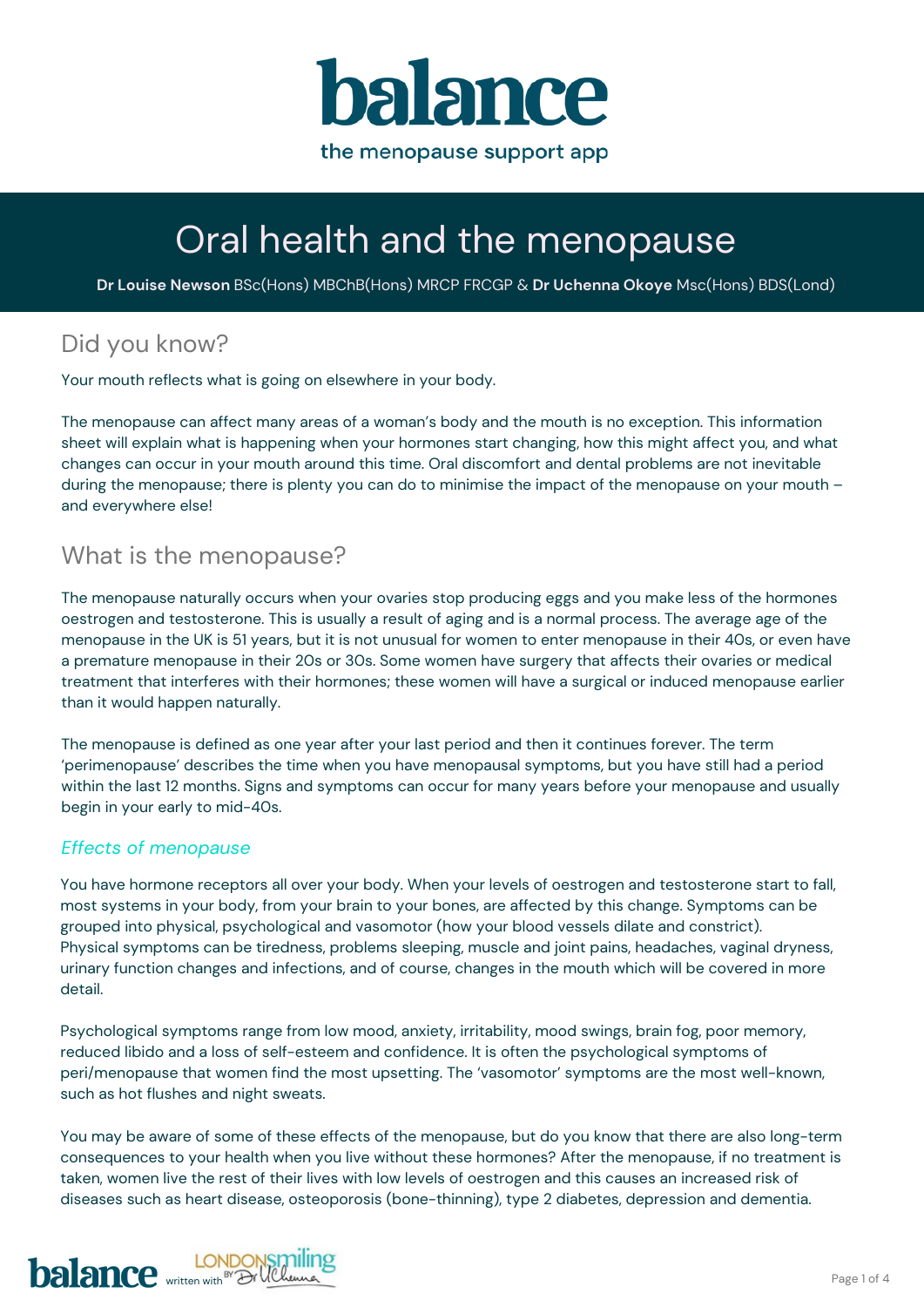### *How will I know if I am in perimenopause or menopause?*

If you are over 45 years old and have not had a period for more than 12 months (and you do not take contraception or medication that affects your periods), it is likely that you are in the menopause.

If your periods have started to change within the last year or so (becoming more irregular, which could mean further apart or closer together, or heavier or lighter in flow) and you're experiencing one or more of the symptoms listed, it is likely that you are in the perimenopause, especially if you are in your late 30s or 40s. You can understand more about your hormones by tracking your periods and symptoms using the free balance app at [www.balance-menopause.com](http://www.balance-menopause.com/) and you will also find a wealth of evidence-based information about the perimenopause and menopause here.

## How might the menopause affect my mouth?

### *Dryness*

A lack of oestrogen and progesterone can reduce production of saliva from your salivary glands. As well as being uncomfortable, dryness can make your mouth more vulnerable to infection. Dryness can also happen elsewhere such as to your eyes, skin, hair and genital area. As a result of the dryness, you may be more prone to tooth decay especially if you use sugary drinks to alleviate the dryness.

### *Burning mouth syndrome*

A feeling of a burning mouth that may affect the tongue, gums, lips, inside of your cheeks, roof of your mouth or your whole mouth. The burning sensation can be severe, like when you've burnt your tongue or palate on hot liquid or food.

### *Effects on the gums*

This can be a significant change. Pain and inflammation in the gums, known as gingivitis, can be a common occurrence when oestrogen is in short supply. Chronic gum problems can lead to destruction of the bone supporting your teeth, known as periodontitis. Gums can change in colour becoming paler or more often, a deeper red colour. You may notice your gums bleeding, especially when you brush your teeth, or that your gums are shrinking around the teeth, known as gum recession. Other problems might be bad breath, pain on chewing, or bite problems.

Your gums are more important than many people realise, and the health of your gums can influence your health elsewhere in the body. Gum disease is more common in women after the menopause and there is evidence it is linked to certain cancers, heart disease, stroke and diabetes.

### *Altered taste*

Some women notice an alteration in their taste, especially with salty, peppery or sour foods.

### *Bone thinning*

As with bones elsewhere in the body, the upper and lower jaw bone lose their bone mineral density (strength) and decrease in size. This bone shrinkage increases the risk of teeth becoming loose or, on occasions, falling out.

### *Other effects of menopause that can impact your mouth*

Changes to your habits often prompted by the menopause can have an adverse effect on your teeth and oral health. It is common to crave more sugary foods, and increase your alcohol intake or smoking due to stress, anxiety or feeling low. These habits can cause dental problems like cavities, or infections. If you have anxiety, you may start grinding your teeth at night too.

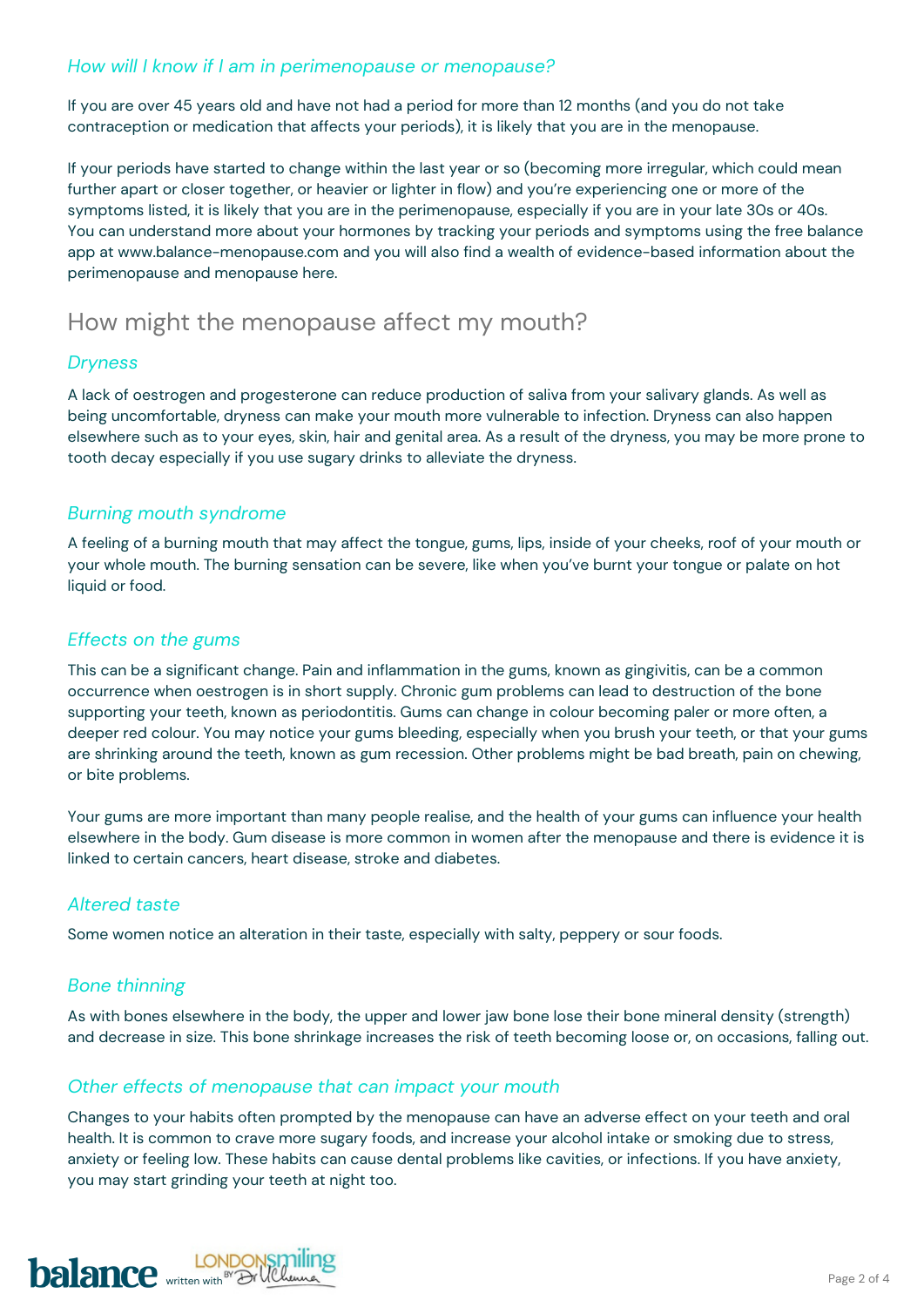# Ways to minimise oral changes due to menopause

Taking care of your mouth and teeth is even more important around the time of the menopause. This is the best way to prevent many oral health problems developing.

Reducing the amount of plaque bacteria in your mouth is the key to protecting your oral health during this time. The role of your oral home care is of paramount importance to prevent gingivitis and periodontitis, but it requires training and instruction from your dental team. Effective, daily removal of plaque by patients themselves can be considered more important than removal of plaque by the dental team during scaling and polishing.

Consider using rechargeable powered brushes over manual ones as evidence suggests plaque is removed more effectively with electric toothbrushes. Daily interdental cleaning using brushes or floss helps control the plaque that causes gingivitis and periodontitis.

Minimising the amount of sugary food and drink you consume will reduce your risk of dental decay. It is advised that you visit your dentist and hygienist as often as the team deem necessary. Work with your dentist to design a plan that fits your situation with regards to frequency of dental visits and the products you use with your oral care.

Treating the peri/menopause itself may help reduce oral symptoms occurring as a result of hormonal changes. Medical consultation and support may address your other menopausal symptoms and help protect your future health.

### Treatments for menopause

The most effective treatment for the menopause is hormone replacement therapy (HRT) which simply replaces – or tops up – the hormones your body is no longer producing in enough quantities.

### *Hormone replacement therapy (HRT)*

#### **Oestrogen**

There are different ways you can take HRT. The main hormone women take is oestrogen and the safest way to take this is through the skin as a patch, gel or spray. (It also comes in tablet form but this carries a very small risk of a blood clot).

#### **Progesterone**

If you still have your womb and take replacement oestrogen, you will most likely need to take progesterone too, to protect your womb lining and this is available in a tablet or can be taken combined with the oestrogen in a skin patch. The safest type of progesterone is called micronised progesterone (known as Utrogestan in the UK) because it has the same chemical structure as the natural progesterone produced in your body and it comes in a capsule that you swallow (or some women use it vaginally).

#### **Testosterone**

Most women take the hormones oestrogen and progesterone as their HRT. Testosterone is another hormone that women produce and lose around the time of menopause. Testosterone can help with energy, mental clarity, muscle strength and mass, and your sex drive. Testosterone is being increasingly used by menopause specialists and some GPs as part of HRT.

#### **Vaginal Oestrogen**

Another way to take oestrogen (that is not considered part of systemic HRT), is to apply oestrogen directly into your vagina to relieve symptoms of vaginal dryness, soreness, thinning of tissue, and urinary symptoms. It is available in a cream, gel or silicon ring and it does not get absorbed into your whole body. It is not associated with any risks and can be taken long-term and alongside HRT.